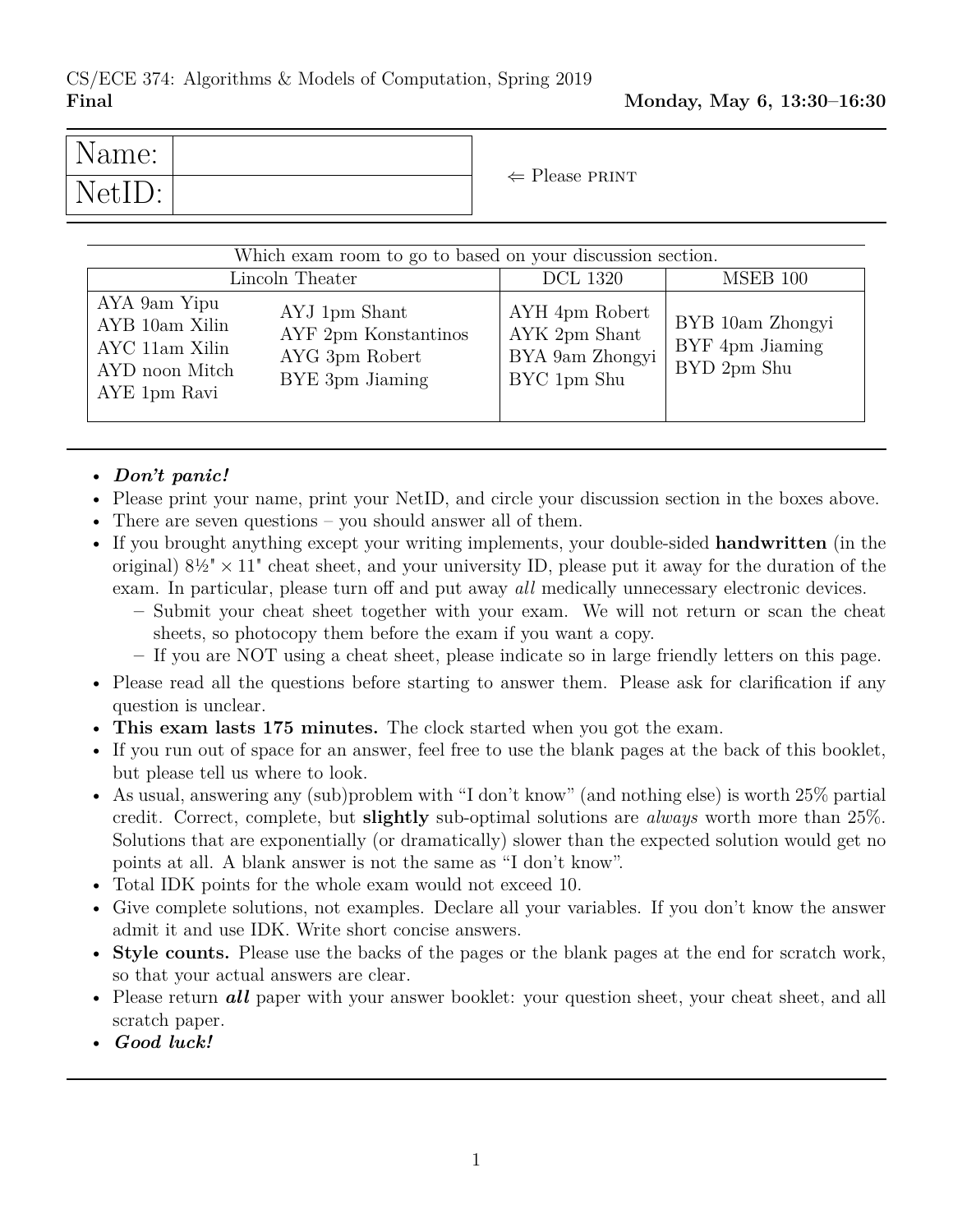**1** (10 pts.) Short questions and hopefully short answers.

No justification is required for your answers.

**1.A.** (5 PTS.) Give an asymptotically tight bound for the following recurrence.

$$
T(n) = \sum_{i=1}^{10} T(n_i) + O(n) \quad \text{for } n > 200, \qquad \text{and} \qquad T(n) = 1 \quad \text{for } 1 \le n \le 200,
$$

where  $n_1 + n_2 + \cdots + n_{10} = n$ , and  $n/20 \le n_i \le (9/10)n$  for all *i*.

**1.B.** (5 PTS.) Describe (in detail) a DFA for the language below. Label the states and/or briefly explain their meaning.

 $\{w \in \{0,1\}^* \mid w$  has at least three 1's and has odd length $\}$ .

- 2 (15 PTS.) I have a question about NFAs.
	- **2.A.** (5 PTS.) Recall that an NFA N is specified as  $(Q, \delta, \Sigma, s, F)$  where Q is a finite set of states,  $\Sigma$  is a finite alphabet,  $s \in Q$  is the start state,  $F \subseteq Q$  is the set of accepting states, and  $\delta: Q \times (\Sigma \cup \{\epsilon\}) \to 2^Q$  is the transition function. Recall that  $\delta^*$  extends  $\delta$  to strings:  $\delta^*(q, w)$ is the set of states reachable in N from state q on input string  $w$ .

In the NFA shown in the figure below what is  $\delta^*(S,0)$ ?



**2.B.** (10 PTS.) Given an arbitrary NFA  $N = (Q, \Sigma, \delta, s, F)$  and an arbitrary state  $q \in Q$  and an arbitrary string  $w \in \Sigma^*$  of length t, describe an efficient algorithm, as fast as possible, that computes  $\delta^*(q, w)$ . Express the running time of your algorithm in terms of  $n, m, t$ , where  $n = |Q|, m = \sum_{p \in Q} \sum_{b \in \Sigma \cup \{e\}} |\delta(p, b)|$ , and  $t = |w|$ . Note that faster solutions can earn more points. You can assume that  $|\Sigma| = O(1)$ .

You do not need to prove the correctness of your algorithm (no credit for incorrect algorithm). (Hint: Construct the appropriate graph, and do the appropriate things to it.)

**3** (15 PTS.) MST WHEN THERE ARE FEW WEIGHTS.

Let  $G = (V, E)$  be a connected undirected graph with n vertices and m edges, and with positive edge weights. Here, the edge weights are taken from a small set of  $k$  possible weights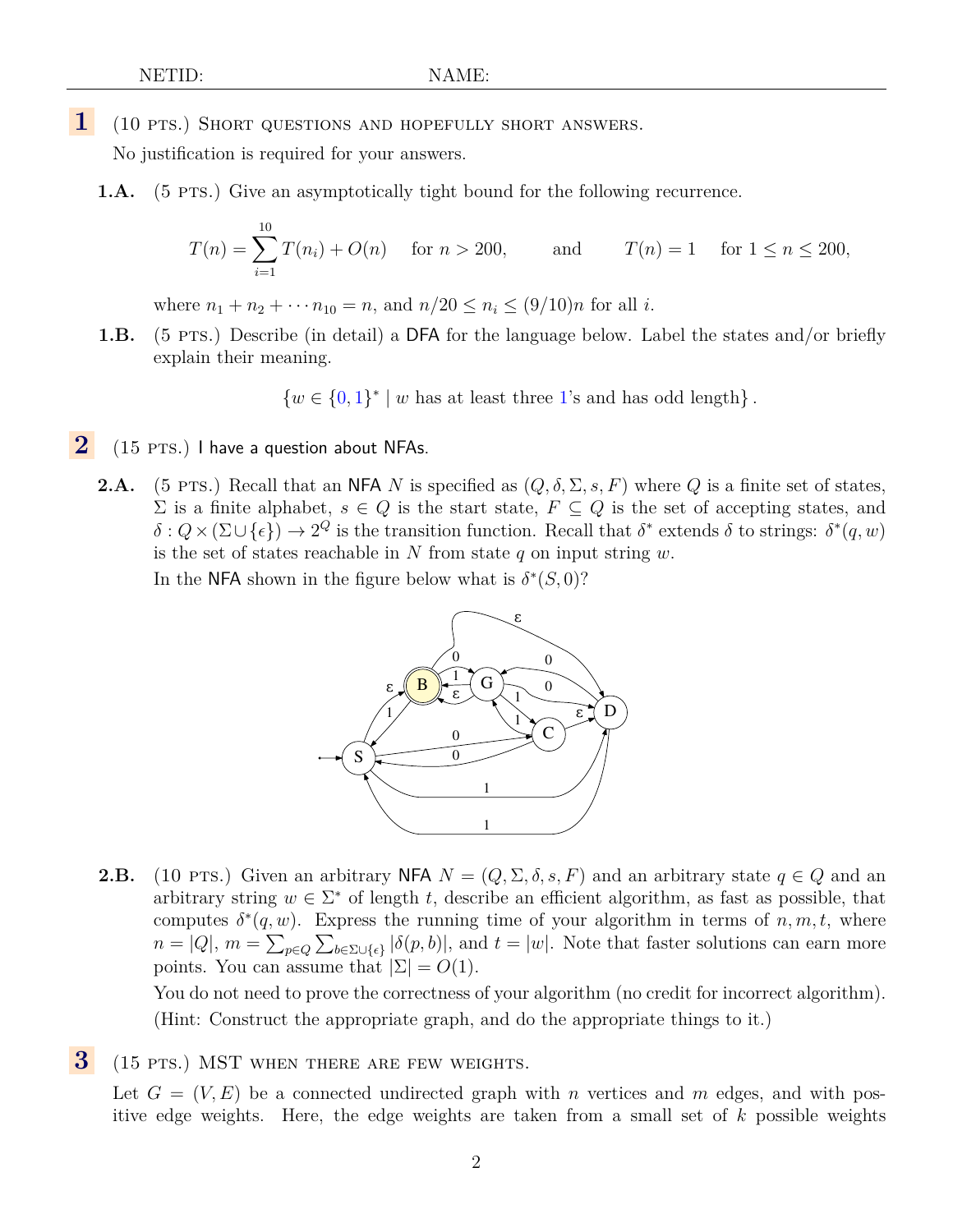$\{w_1, w_2, \ldots, w_k\}$  (for simplicity, assume that  $w_1 < w_2 < \ldots < w_k$ ). Describe a **linear time** algorithm to compute the MST of G for the case that  $k$  is a constant. (For partial credit, you can solve the case  $k = 2$ .)

Provide a short explanation of why your algorithm is correct (no need for a formal proof).

## **4** (15 pts.) Shuffle it.

Let  $w \in \Sigma^*$  be a string. A sequence of strings  $u_1, u_2, \ldots, u_h$ , where each  $u_i \in \Sigma^*$ , is a valid *split* of  $w \iff w = u_1u_2...u_h$  (i.e., w is the concatenation of  $u_1, u_2,..., u_h$ ). Given a valid split  $u_1, u_2, \ldots, u_h$  of w, its **price** is  $p(w) = \sum_{i=1}^h |u_i|^2$ . For example, for the string **INTRODUCTION**, the split  $INT \cdot \text{RODUC} \cdot \text{TION}$  has price  $3^2 + 5^2 + 4^2 = 50$ .

Given two languages  $T_1, T_2 \subseteq \Sigma^*$  a string w is a *shuffle* iff there is a valid split  $u_1, u_2, \ldots, u_h$  of w such that  $u_{2i-1} \in T_1$  and  $u_{2i} \in T_2$ , for all i (for simplicity, assume that  $\varepsilon \notin T_1$  and  $\varepsilon \notin T_2$ ). You are given a subroutine  $\text{isInT}(x, i)$  which outputs whether the input string x is in  $T_i$  or not, for  $i \in \{1,2\}$ . To evaluate the running time of your solution you can assume that each call to isInT takes constant time.

Describe an efficient algorithm, as fast as possible, that given a string  $w = w_1w_2 \ldots w_n$ , of length n, and access to  $T_1$  and  $T_2$  via isInT, outputs the minimum  $\ell_2$  price of a shuffle if one exists. Your algorithm should output  $\infty$  if there is no valid shuffle.

You will get partial credit for a correct, but slow (but still efficient), algorithm. An exponential time or incorrect algorithm would get no points at all.

What is the running time of your algorithm?

**5** (15 PTS.) Dumb and dumbbell.

For  $k > 1$ , a  $(k, k)$ -dumbbell is a graph formed by two disjoint complete graphs (cliques), each one on k vertices, plus an edge connecting the two (i.e., its a graph with  $2k$  vertices). See figure for a  $(7, 7)$ -dumbbell. The DUMB problem is the following: given an undirected graph  $\mathsf{G} = (V, E)$  and an integer k, does G contain a  $(k, k)$ -dumbbell as a subgraph? Prove that DUMB is NP-COMPLETE.



**6** (15 pts.) YOU ARE THE DECIDER.

**Prove** (via reduction) that the following language is undecidable.

 $L = \{ \langle M \rangle | M$  is a Turing machine that accepts at least 374 strings.

(You can not use Rice's Theorem in solving this problem.)

**7** (15 pts.) Yellow street needs bits.

There are *n* customers living on yellow street in Shampoo-banana. Yellow street is perfectly straight, going from south by southeast to north by northwest. The ith customers lives in distance